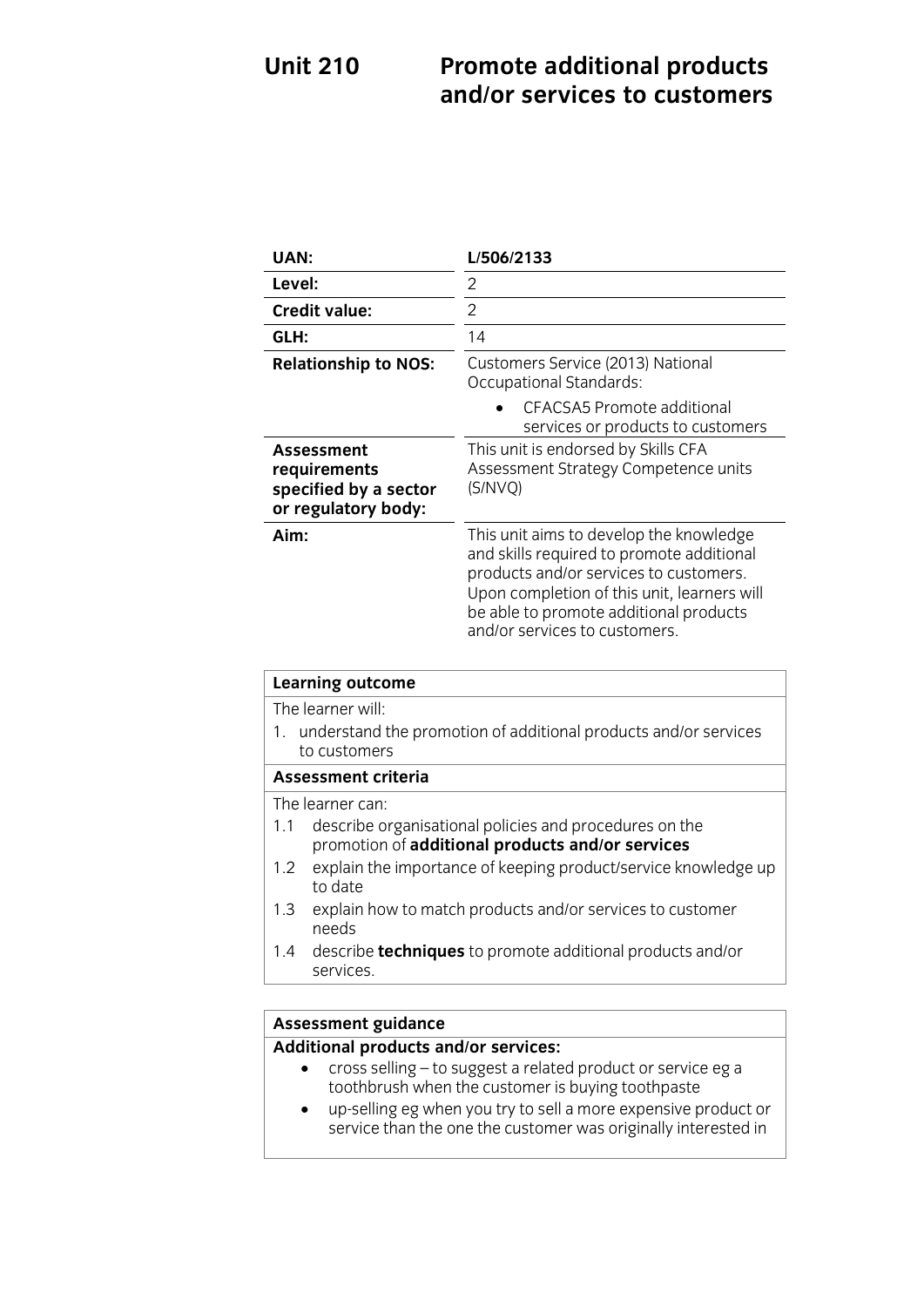- **The listening to customer needs**<br> **a** at point of sale
	- at point of sale<br>• to existing cust
	- to existing customers

- **Existence may** be supplied by:<br> **e** professional discussion<br> **e** reflective account
	- reflective account<br>• questioning
	- questioning<br>• organisation
	- organisational policies and procedures

## **Learning outcome**<br>The learner will:

2. be able to promote additional products and/or services to customers

### Assessment criteria

The learner can:

- 2.1 identify **opportunities** to promote additional products and/or services that are likely to improve the customer experience
- promote the benefits of additional products and/or services that  $2.2$ are likely to be of interest to customers
- provide information to customers that will help them to decide 2.3 provide information to customers that will help them to select additional products and/or services
- adhere to organisational policies and procedures, legal and  $2.4$ **ethical requirements** when promoting products and/or services. services.

## **Assessment guidance**

- acting on information given by customers<br>
 celling to existing sustances
	- selling to existing customers<br>• explaining how it will enhance
	- explaining how it will enhance the product/service<br>• at point of sale
	- at point of sale

- **Crime and responsibilities showing limits of authority** 
	- service offer
	- handling of customers

### **Legal requirements:**

eg

- Sale of Goods Act (Sale and Supply of Goods to Consumers<br>Regulations)
- Trade Descriptions Act
- Data Protection Act
- Equality Act